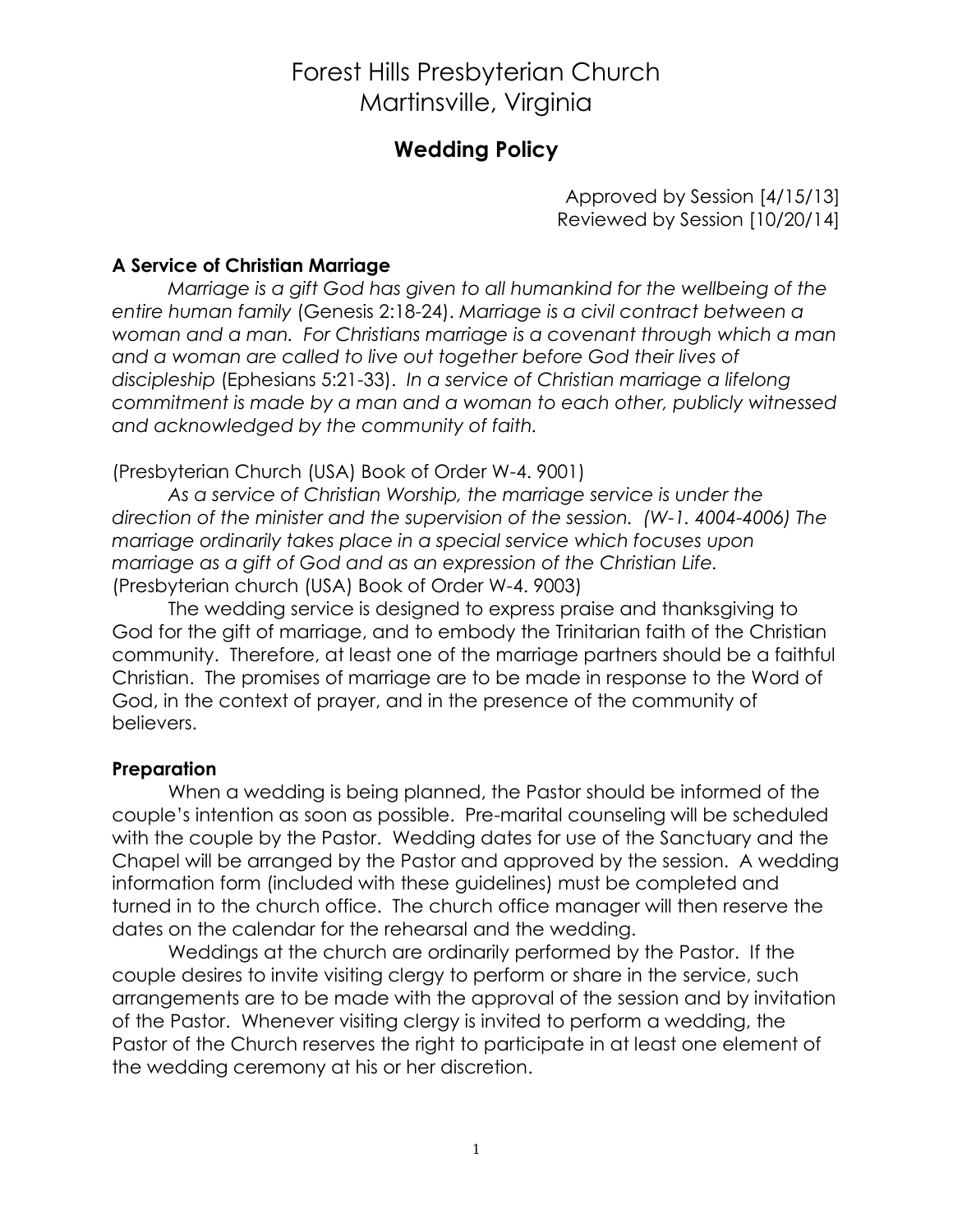The details of the rehearsal and the wedding service are under the direction of the Pastor. If a wedding consultant or wedding coordinator is used, that person will be under the Pastor's direction and will be regarded as the Pastor's assistant.

If the bride wishes to use the Memorial Parlor to dress for the wedding, it will be necessary to make sure the room is available. This should be cleared through the Pastor and the church office. Those using the Parlor are responsible for leaving it exactly as found.

#### **Music**

The music selected for the wedding should embody the same high standards applied to the music for worship generally. Wedding music should focus upon God and emphasize the faith of the Christian community rather than romantic love or sentimentality. Ordinarily, secular music will not be acceptable as a part of the service. If desired, the congregation may be invited to join in the singing of hymns during the service.

A meeting with the church organist must be held to discuss and plan music for the wedding. Music for the service is to be chosen in conference with the pastor and church organist. If the couple wishes the services of another organist, the church organist must be consulted in advance and approve the request.

All final music selections must be approved by the Pastor.

#### **Decorations**

Flowers and candles should enhance the beauty of the worship service in the sanctuary or chapel; not obscure it. Simple arrangements are the best choice. Suitable materials must be placed under the candelabra to catch any wax which may drip. Potted plants must be placed on saucers to protect the carpet and furniture. No tacks, scotch tape, wire, nails or other damaging method of fastening decorations on the church furniture may be used. Church furniture or chancel appointments must not be moved or rearranged. No rice or confetti may be thrown either inside the building or outside. Birdseed may be thrown outside.

Florists must make arrangements with the church office for access to the building in order to decorate. Decorations must be removed the same day as the wedding. If the flowers are to be left for the church service on Sunday, please notify the church office well in advance, so that the office can reserve that Sunday for the flowers and note in the Sunday's bulletin that he wedding took place and the wedding flowers are being shared with the congregation.

#### **Reception**

The Fellowship Hall and kitchen are available for the reception, but their use should be cleared with the Pastor at the first conference. The office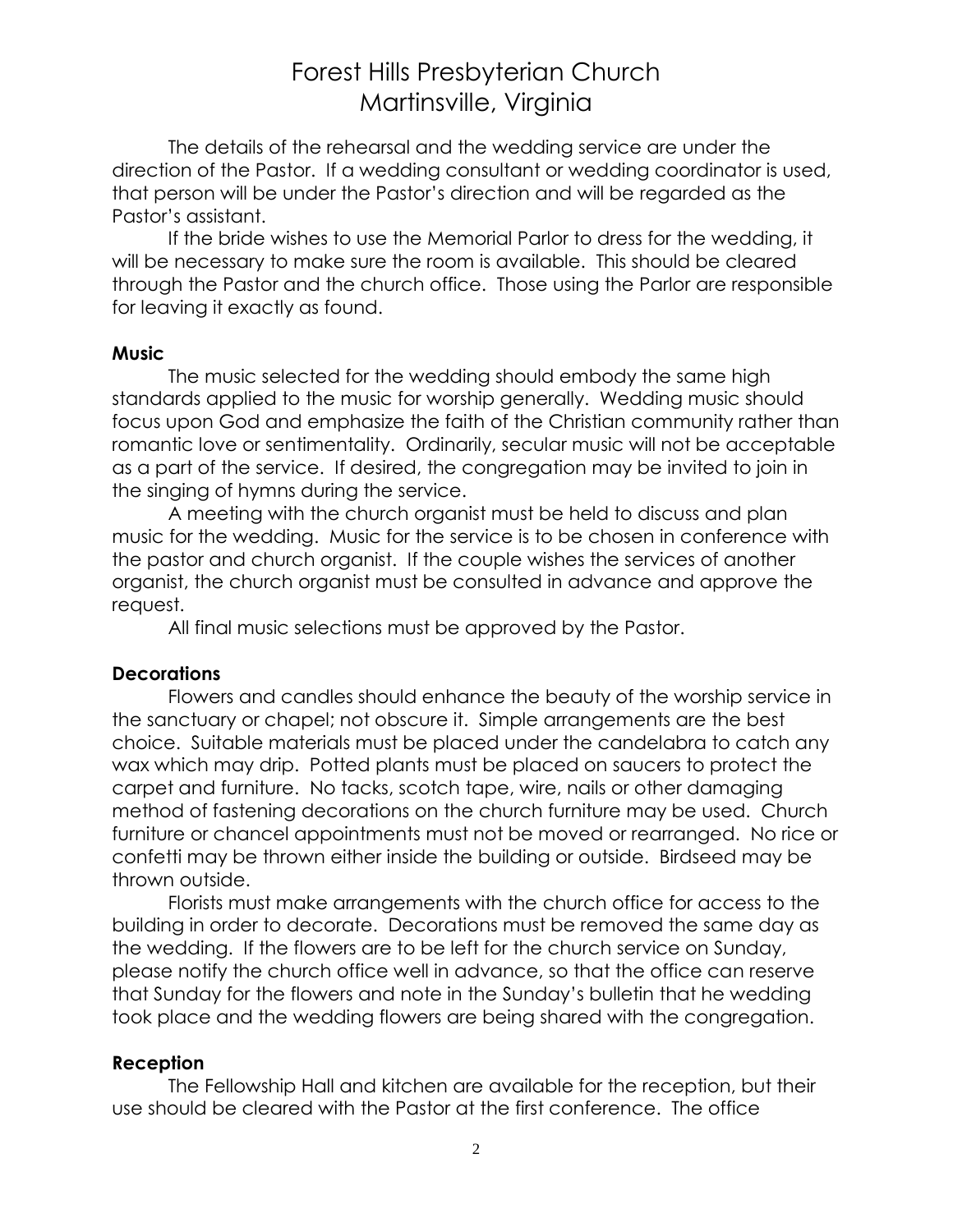manager should be made aware of the dates of the wedding and reception in order to provide the information about equipment and to secure the services of the custodian. The bride and her family will be responsible for proper use of the equipment, providing sufficient help for the reception, and making sure the kitchen is cleaned afterwards to be left as found.

**No alcoholic beverages will be permitted on the premises.** Smoking is not permitted in the building.

#### **Photographs**

No pictures are to be taken during the service. Photographs may be made before the processional and after the recessional. The use of a video camera must be cleared with the Pastor.

#### **Bulletins**

Special bulletins for the wedding are available and can be ordered through the church office, if the couple desires to use them. The church office manager will prepare the order of the wedding service as instructed by the Pastor in consultation with the couple and make copies for the congregation.

#### **Rehearsal**

The date and time of the rehearsal will be set during the initial consultation with the Pastor. All members of the wedding party will need to participate in the rehearsal and take advantage of the opportunity to learn what their responsibilities are and what the character of the wedding service will be.

#### **Fees**

Members of Forest Hills Presbyterian Church and their families may use the church facilities free of charge as part of the ministry of the church. Nonmembers of the church will be charged with the following fees for use of the church facilities. Fees should be made payable in cash or by check to **Forest Hills Presbyterian Church** and are due before the week of the wedding. Custodial Fees are included in the fees below.

Honoraria for participants is considered separate from church usage and is payable in cash or by check to these persons individually and not through the church, prior to the service. It is expected that these individuals will be given an honorarium by both members and non-members of FHPC. In addition, the couple must accept responsibility for expenses incurred by visiting clergy such as lodging, travel, food, etc.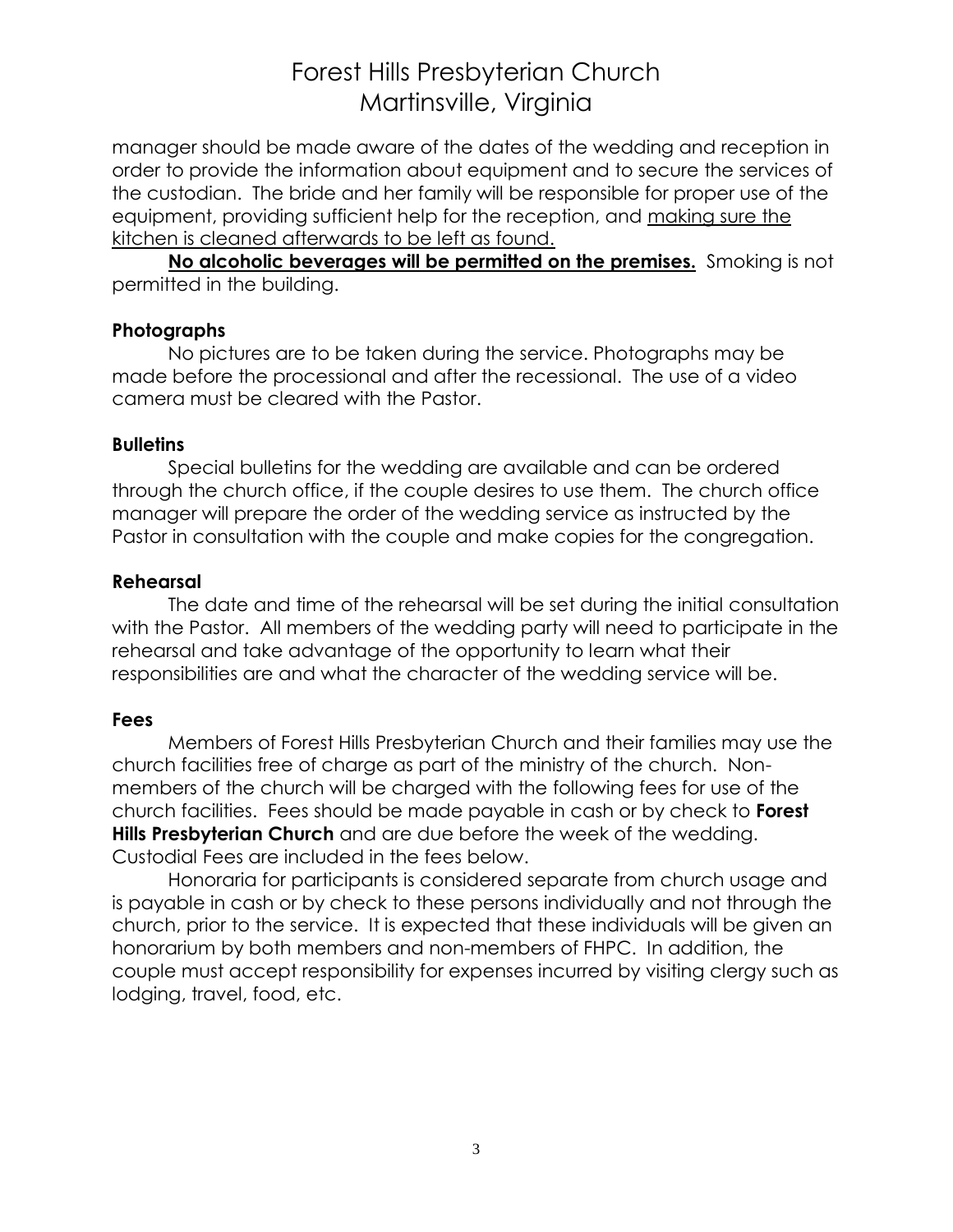| Member Rate                                                                          | Non-Member Rate |                |
|--------------------------------------------------------------------------------------|-----------------|----------------|
| Sanctuary                                                                            | \$0             | \$300          |
| Chapel                                                                               | \$0             | \$200          |
| Fellowship Hall                                                                      | \$0             | \$200          |
| Pastor (includes Premarital Counseling)                                              | \$400           | \$400          |
| Organist/Pianist<br>Consultation and Wedding<br>Consultation, Wedding, and Rehearsal | \$250<br>\$350  | \$250<br>\$350 |

\*The total amount will depend on what facilities/services are used and will be payable to different parties.

\*Damages or cleaning costs above and beyond what is considered reasonable by FHPC shall be the responsibility of the couple. Evaluation of damages and additional cleaning costs is at the discretion of FHPC.

#### **Questions about Policies**

Questions concerning these guidelines may be addressed to the Pastor or appropriate members of the church, staff and session.

Your wedding in the church will be a holy occasion. It is our hope that this celebration will be a joyous time for you, your families, and your friends. It is our prayer that the memory of your wedding will be cherished and that your marriage will have God's eternal blessing.

**Notes:** Reviewed 10/1/14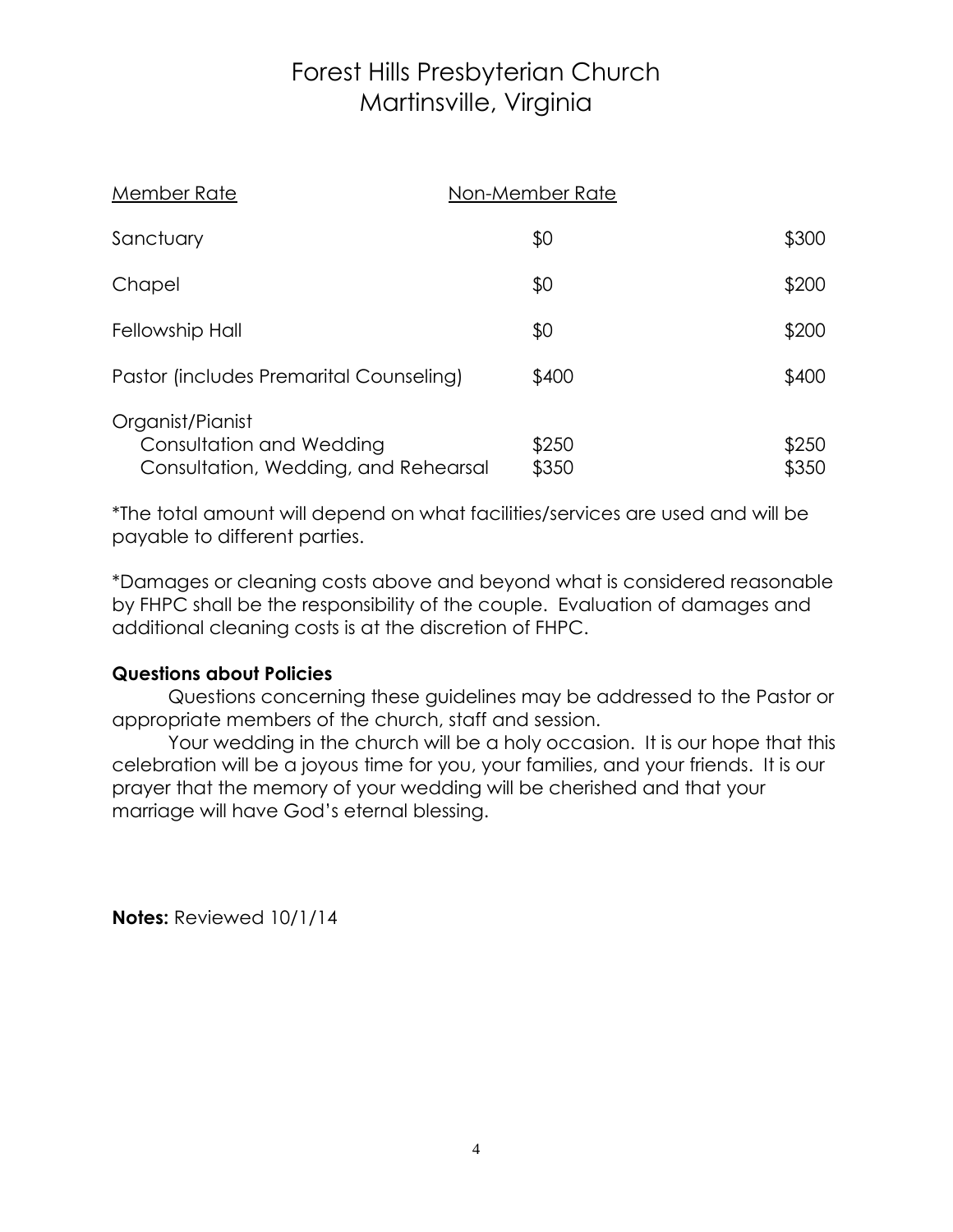### **Wedding Information Form**

**Forest Hills Presbyterian Church 276-632-5411**

| <b>Address</b>      | <u> 1989 - Johann Harry Harry Harry Harry Harry Harry Harry Harry Harry Harry Harry Harry Harry Harry Harry Harry</u> |           |          |
|---------------------|-----------------------------------------------------------------------------------------------------------------------|-----------|----------|
|                     |                                                                                                                       |           |          |
| <b>Phone</b> (work) |                                                                                                                       | (home)    |          |
|                     | Is the bride a member of Forest Hills Presbyterian Church? () YES () NO                                               |           |          |
|                     | Groom's Name                                                                                                          |           |          |
|                     |                                                                                                                       |           |          |
|                     |                                                                                                                       |           |          |
|                     | Is the groom a member of Forest Hills Presbyterian Church? ( ) YES                                                    |           | $( )$ NO |
|                     | Will the reception be held at the church?                                                                             | $( )$ YES | $( )$ NO |
| <b>REHEARSAL</b>    |                                                                                                                       |           |          |
|                     |                                                                                                                       |           |          |
| <b>WEDDING</b>      |                                                                                                                       |           |          |
|                     |                                                                                                                       |           |          |
|                     | Name of florist                                                                                                       |           |          |
|                     |                                                                                                                       |           |          |

**Your wedding date and time will not be scheduled on the church calendar until this completed form has been returned to the church office.**

**I have read the guidelines for weddings at Forest Hills Presbyterian Church and I agree to abide by those guidelines and to pay fees which apply to my wedding no later than the day of the wedding.**

| <b>Signed</b> |  |
|---------------|--|
|               |  |

**Date**

**Signed**